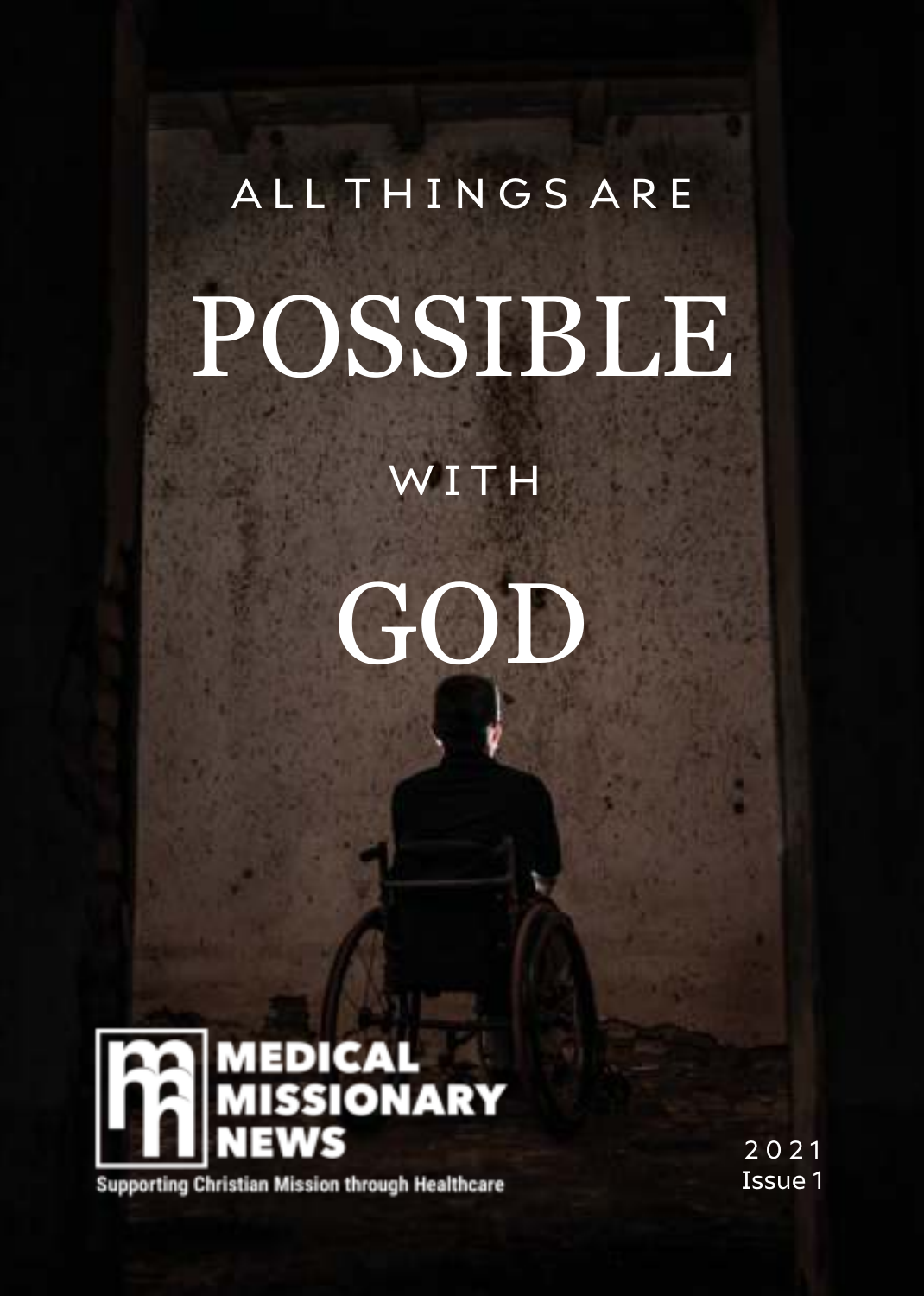# **A G O D W H O C A R E S**

he truth is we all have or will experience some level of disability in our lifetime. Disabilities cover a wide spectrum, and some are not immediately visible such as mental illness, poor eyesight, or partial deafness while others are very plain to see such as paralysis or physical deformity. T

Now let us consider what God feels about disability when He created man originally perfect but our fallen desire to go our own way and alienate ourselves from God and His holiness has brought sickness, suffering and death into our world and we live daily with

the consequences. Does God care? He cares so much that He had a plan to redeem and reconcile us to Himself but that plan cost God the dearest thing He had. It necessitated the coming of His Son, Jesus Christ, into this world to show us the heart of God and to suffer and die for us to redeem us and bring us back into fellowship with God. In eternity, there will be no more death, no more suffering, no sin, no curse, no disability.

When our Lord Jesus Christ was here on earth it is recorded that each time someone came to him with a disability, he healed their physical problem as well as dealing with their spiritual need. Some examples out of many others are; the paralysed man who was let down through the roof (Mark 2:1-12), the man with the withered hand on the Sabbath (Mark 3:1-6), the deaf and dumb man at Decapolis (Mark 7:31-37), the man born blind (John 9:1-12), the woman crippled for 18 years (Luke 13:10-17), blind Bartimaeus at Jericho (Mark 10: 46-52).

If God cares so much and has done so much for me then what should my attitude be to suffering and disability?

Many Christian missionaries with wheelchairs and other mobili-Jesus Christ. Still others have used this work. They are all labourers together in the work of God and they are all necessary and important. with the gospel of Jesus Christ.

the work of some Christians who seek to help those struggling poorest regions of the world. In Zambia and Malawi, Mission Hospitals and specialist Orthopaedic Centres deal with children and adults suffering disabilities every day and sometimes can offer orthopaedic surgery which can correct conditions like club feet or similar conditions that would be corrected much earlier in this country. In Mozambique, the Helping Hands Ministry run by One Mission Society works with local churches to encourage families to bring family members with disability to church and provides appropriate

relevant professional skills have ty aids to give them some level sought to relieve suffering and of independence. Through these help those with disabilities over means contact is made with many years in countries where families and they are introduced the health and social care system to the gospel of Jesus Christ simply cannot help them. Many and its message of hope and others have supported them in salvation. At Bethany Hospital in practical ways and worked along-Thane near Mumbai the old unit, side them sharing the gospel of Lok Hospital, is now used by a team their financial resources to support children where families can bring working with severely disabled their children to have physiotherapy and again come into contact

I have been privileged to witness All of this has deeply impacted with a disability in a few of the me are privileged to live in western me. It has made me want to share their stories with others who like society where we have access to so much help, treatment, and facilities. It makes me more thankful for the privileges I enjoy. At the same time it humbles me to experience the thankfulness and joy of those people who are helped by the work of those who meet their needs and even more so when I meet some who through hearing the Christian message, have met with Christ and become believers for themselves.

> Editorial by Sam Phillips (MMN Trustee)

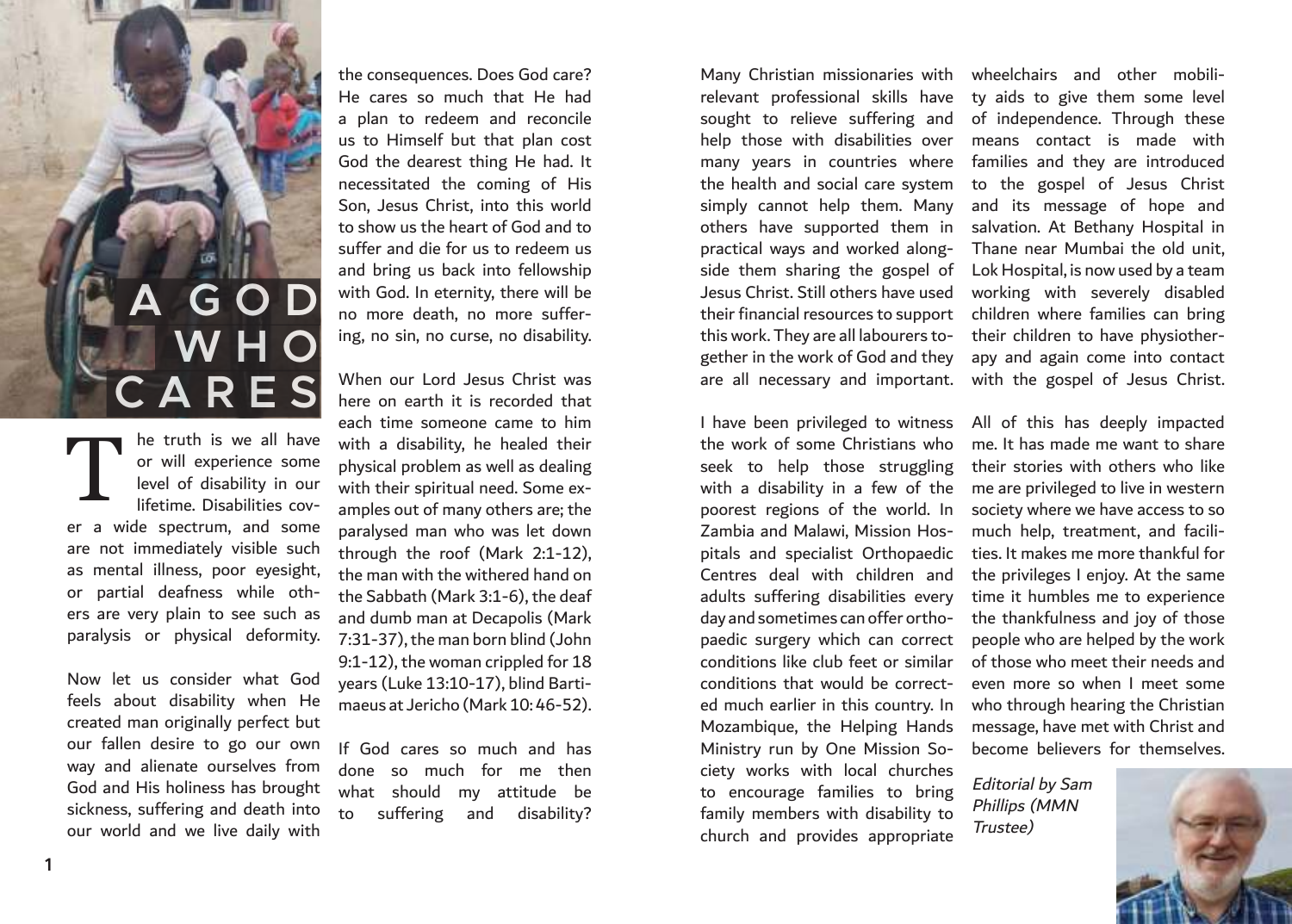# **A V I T A L E D U C A T I O N**

# **V I V A N E T W O R K & L E T R A V I V A**

t's not easy to be born with cerebral palsy; it's especiala small Central American country, Honduras, that has very little I

One young man, Jorge, who faced this challenge had one factor to his advantage - a sister who was willing to support him and push his wheelchair. When they turned up to a three-day workshop I was giving, I knew I had to make a real effort to understand his speech and let him express himself. This workshop, like similar ones around Spanish-speaking Latin America, was facilitated by the Viva Network and was attended by members of organisations like

ly hard if you happen to be of Deaf people. We were talking born into a poor family in about how to encourage true inhealthcare or other social services. who took part received not only a Tearfund, as well as Christian disability activists such as a group clusion of people with disabilities in local churches. Each person diploma, but also a copy of a book I had written, which was published by Ediciones Puma, a small publishing ministry from Perú.



gether with my husband, Ian, we to pray about how I could improve have been working in Latin America as missionaries with Latin abilities in the churches of Lat-Link for 35 years. We left the UK in America. God was calling me with our two young children in to share what I had learnt about 1985. Our first years were spent in Lima, during a time of social violence. We saw the cruel realities of extreme poverty and the with Christians across the contilack of healthcare for the great nent who had themselves some majority of Peruvians. Ian was kind of disability; they were goworking with the IFES affiliated group in Peruvian universities and soon saw the need for locally produced books. Imported materials, mainly from the US, could not respond to the needs of Peruvian students in such an impoverished but corrupt country, split by a vicious terrorist uprising. So, working with some of his colleagues, Ediciones Puma, was formed. We moved to Costa Rica in 1995, and Ian kept closely involved with Puma; part of a network of publishing ministries that he coordinates. This network serves to train, inform and encourage collaborations between editorials, so they can make more of an impact across Latin America. My own background is in special aptations so that wheelchair

Jorge was delighted with the education. Before leaving the UK workshop and all he received; a I had taught children with severe huge smile spread across his face. cognitive disabilities. During a My name is Brenda Darke and to-theology of disability and began sabbatical in 2001, I studied the the inclusion of people with disthe important role of people with a disability in our churches. Back in Costa Rica, I began to connect ing to teach me so many lessons.

> Wilbert, who had polio as a child, leaving him without the use of his legs, was one of these. For many years one of the leaders of the student group in Nicaragua, he now heads up an orphanage as well as looking after his own family.

Sadly, at the time, very few pastors had thought about making their churches more accessible and welcoming for disabled people. Most evangelical churches are very poor and have few resources left for making any changes. Even the richer churches were not making ad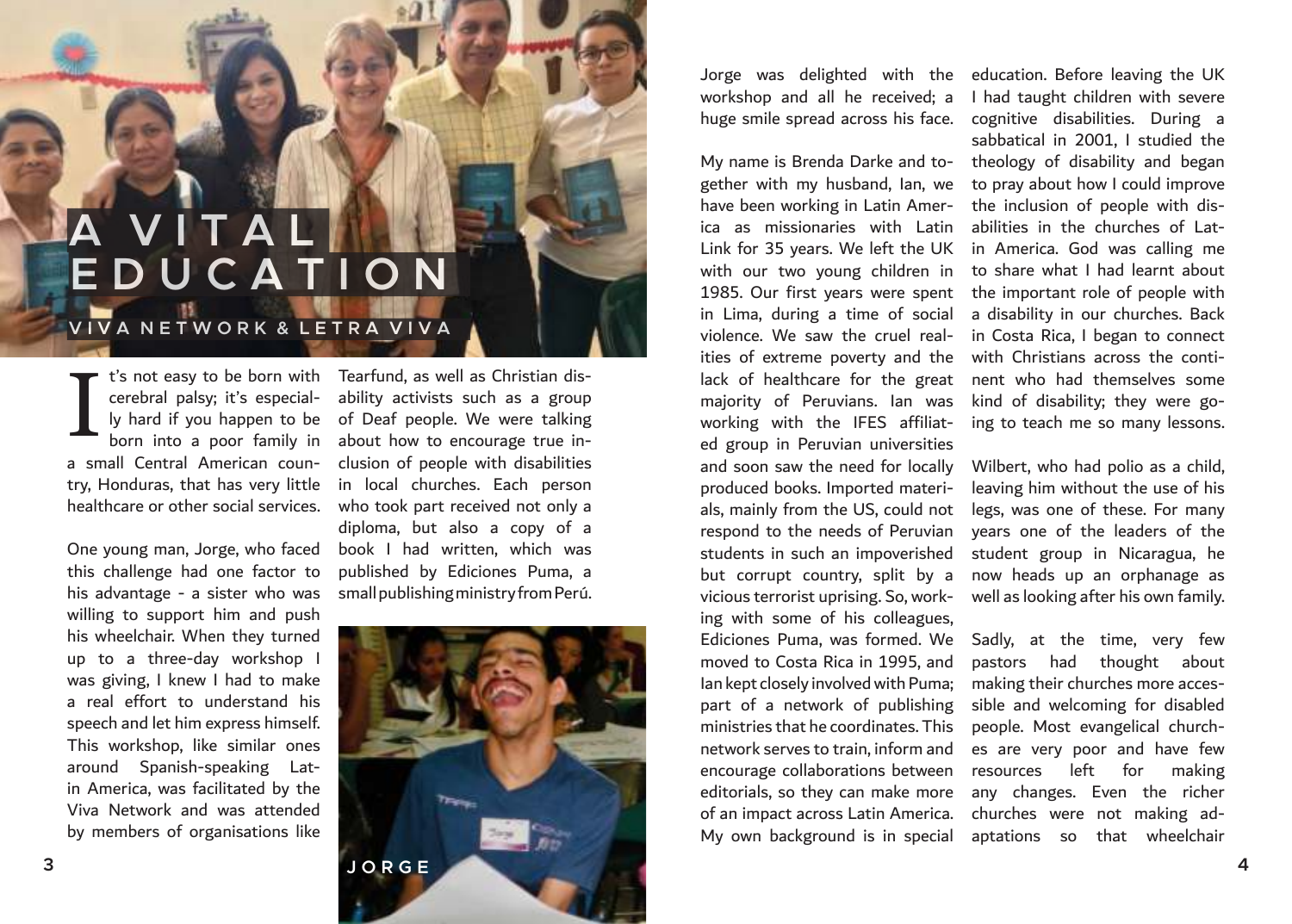people or large-print Bibles for people with visual disabilities. But, I also heard shocking stories of exclusion and fear. Discrimination was a very real part of daily life for many people, especially those with some kind of obvious disability like Down's syndrome. Families still locked people away in back rooms and stories were repeated about how they had come to be disabled, more myth than reality.

Very little special education was available in most Latin American countries, although fortunately that has now changed enormously. When the Convention of the Rights for Persons with Disabilities became widely known, and Latin American countries signed up to it, there was a gradual spread of national laws promoting education, health services, transport, legal representation, work opportunities and access to culture and recreation for people living with disabilities. Churches were included in the legislation and, little by little, we have seen improvements in infrastructure and practice. Although these laws and regulations often remain on the statute book members of congregations who without being fully implemented often believed in myths rather

users could have access. Very few for years, we have seen changes in churches had signing for deaf society, not least in attitudes. There is still much work to be done to open up churches for all those who are living with disabilities, especially as this is rarely seen as an important area of the church's mission.

> D I S A B I L I T Y & B O O K S I first received an invitation to teach a course about disability at a Bible college back in 2003. I realised that all my source books were in English and contextualised to a more affluent society. As I wrote notes for my students, I began to see the need for a more relevant text that could tell the stories of people with disabilities, living out their faith in their own situations in Latin America.

With some of my students we started a small ministry in a local church with the aim of giving pastoral support to the families of people living with severe disabilities. As I listened to many of these families sharing their joys, as well as their heartbreak and feelings of isolation, I was even more motivated to write, not just for my students, but for a wider audience. It seemed important to bring this message to ordinary

I wanted to encourage people with As many have felt marginaldisabilities themselves, and their ised and excluded over many families, to know that they are a years, it has been helpful to see vital part of the body of Christ. how God's Word places them in Not only could they be included the midst of all others, as loved but they could also participate by Him and potentially gifted fully in the life and work of the to play their part in the church. church and be a blessing to others.

So the idea of a book was born, bringing all of this together. Called in spanish "Un camino compartido" which means "a shared path", it would, I hoped, present God's view of people living with disability, as people who He loves and could use for the advancement of His Kingdom. It might also bring much needed encouragement to families struggling to care for a family member with a severe disability. I hoped that pastors and church leaders would understand more about disability and how they could facilitate inclusion and more biblical attitudes among their congregations. Ediciones Puma agreed to publish the book and their small team helped to edit the text and design.

People with disabilities have Someone gave her a copy of my told me how much it has meant to them to be validated in this book: people like Jorge who have never heard disability talked about

than biblical truth about disability. before in a group of Christians.



Marcela from El Salvador wrote to tell me how it had impacted her life. She was a Sunday school teacher for many years but when a degenerative illness meant that she had to use a wheelchair, she was no longer able to access the room. She began to feel excluded and depressed and stopped trying to get to church. For several years she hid away, convinced that God had no more use for her. book. As she read she realised that God still loved her and had work for her to do. She contacted a local pastor and opened her heart.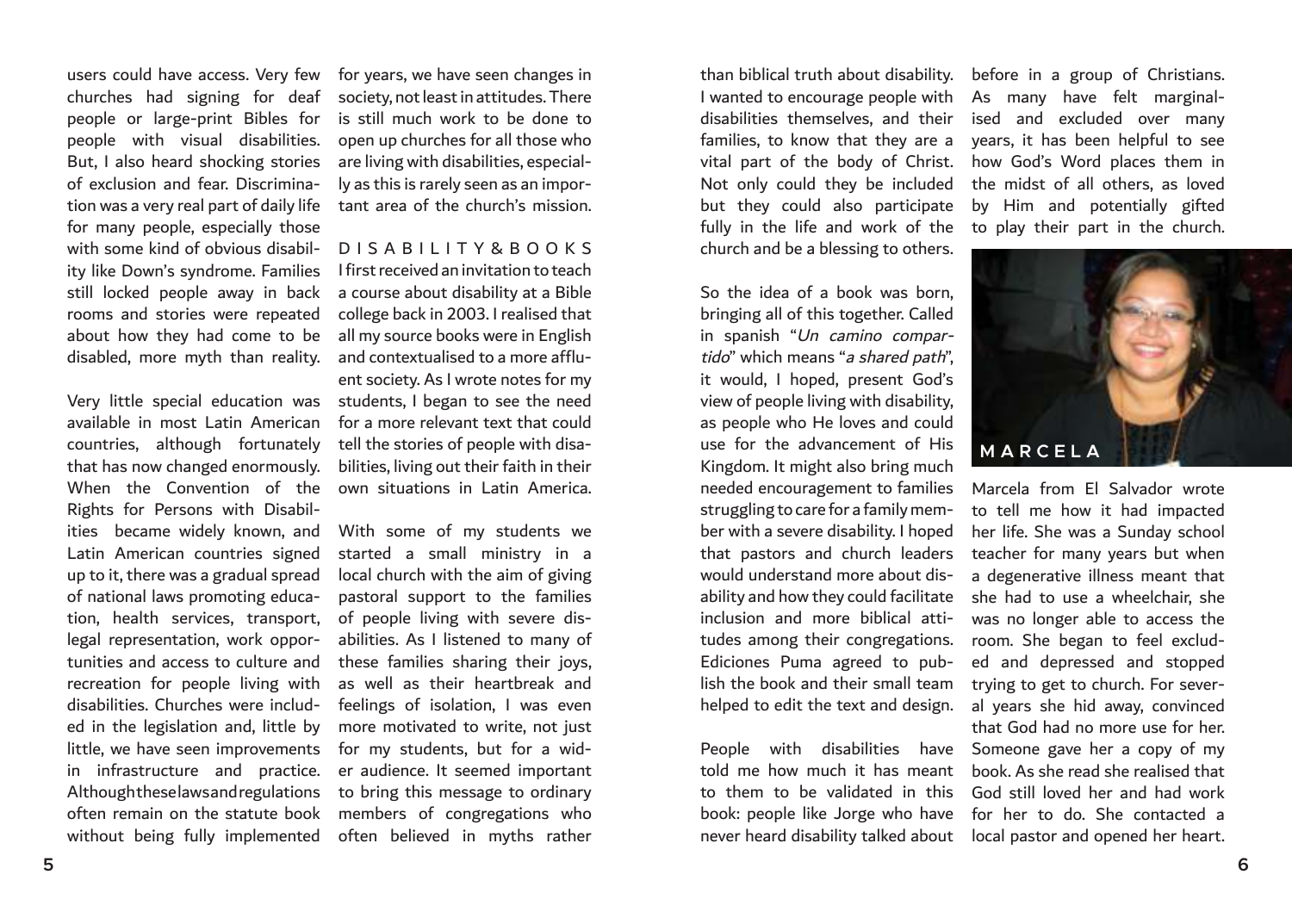tually the church made it possible for her to use her gifts again. Not only that, she discovered a small ministry for people with disabilities and started volunteering, helping others to come to terms with their disabilities and channeling practical help to the poorest.

Through Viva Network I have been able to give courses and workshops in many countries across Latin America. However, my book has travelled much more than I could. In Guatemala, a friend has used it for a diploma, training many volunteers on how to welcome people with disabilities into their churches. I was eventually able to meet a few of them and hear their stories of its impact.

Thanks to MMN we have been able to bring out a new edition of "Un Camino Compartido". The first edition which came out in 2012 is out of stock and we felt it was very important to keep it in print. This year, I finished a new chapter

She wanted to teach again. Even-the first edition was published I had acquired my own disability (affecting my vision). Although this has largely been treated by corneal transplants, it did give me a new and vivid insight into disability. I went through a frustrating period when I could not read a book myself and travelling independently became much more difficult. I felt for the first time the sense of uselessness that so many people live with; it was a true learning curve that has left me with a much deeper appreciation for my friends who live with these challenges. I had learnt personally that living with a disability is no barrier for God's grace and that He can enable all to join in His work and live a fulfilling life.

to bring the book up to date. Since sion. It should be truly accessible! Thank you for being part of this venture; as I write I have received a request to teach my course on disability again, starting in January. I hope to have copies of the new edition complete with QR code that will allow any person with sight issues to hear a spoken ver-





#### WHAT WAS YOUR FIRST EXPERIENCE OF D I S A B I L I T Y ?

I grew up in Kampala, Uganda, and I studied Physiotherapy. While studying Physiotherapy I saw children with disabilities for the first time; they had cerebral palsy.

I saw many children at 7am, lining up, outside one of the medical centres in our major hospital and university, waiting to be seen. I had never seen these children, so I kept wondering who these children were, what their disease is, why did they look like that and why had I not seen them before.

All these questions led in my journey to try and find out what this was, and so I started engaging with the parents and asking them questions. They were coming to this medical facility every Tuesday and Thursday, and they would be there as early as 6am, even though the medical person was arriving at 11am and leaving about 2pm.

There would be about 100 people by 8am, just so they could try to be seen. And, after the medical person has seen them, they would stay the entire day and not leave. When I asked them why they didn't go home, they explained that even most of their close family did not realise they had a child with special needs. So, they would leave very early in the morning and return home late, so that no one would get to see their child, and they would keep their child in a back room.

At the medical facility, the medical person would show up about 11 and then leave at two, in that space of time, they would see maybe around ten people. So very few would get regular therapies, and there was little progress, so parents would give up bringing their children.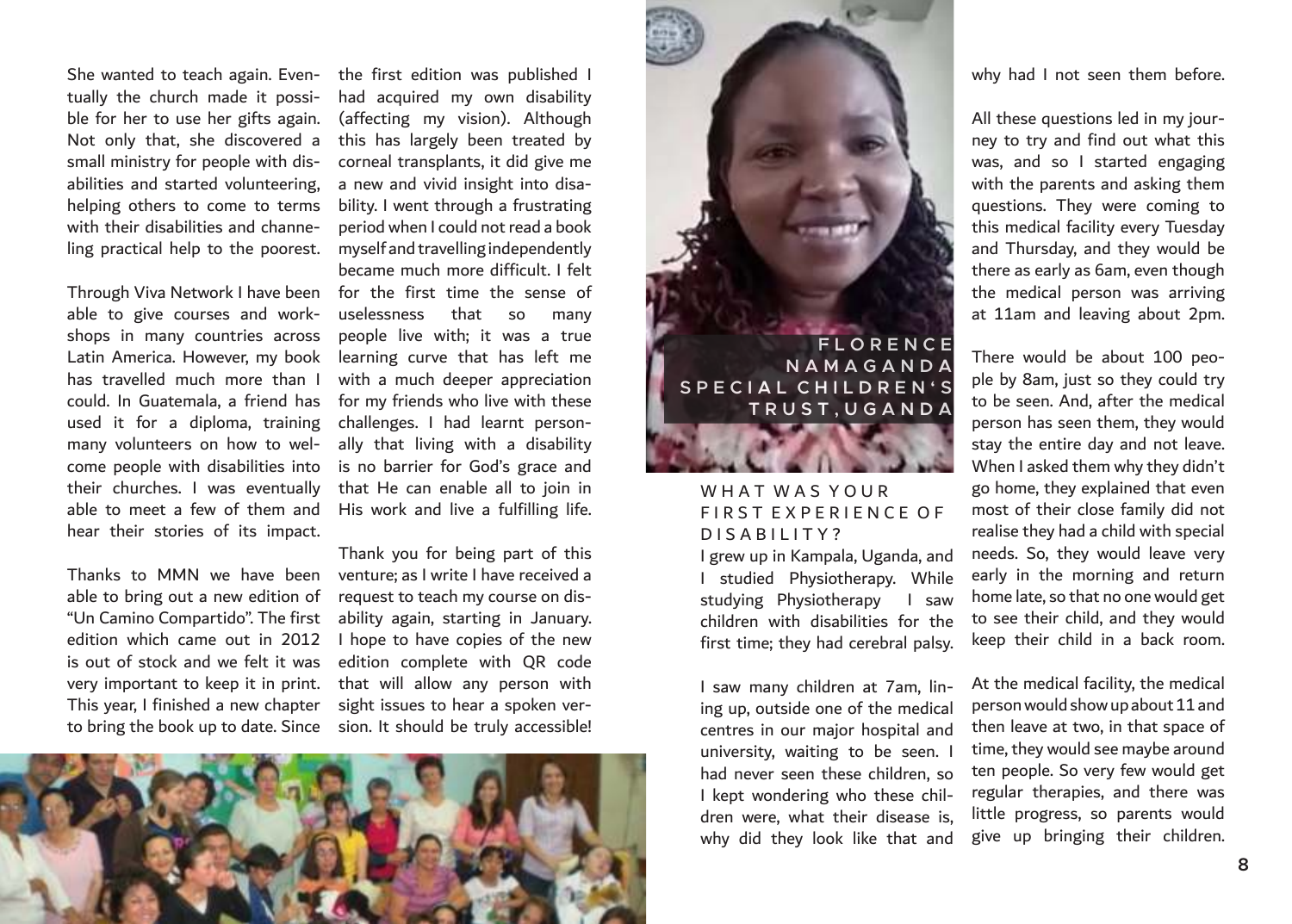#### HOW DID THIS IMPACT YOU?

And, so I prayed and said, "God you need to do something about this." I could literally feel the pain and disappointment of these people, and the more you ask, the more you hear 'It is a curse… God is punishing me…I must have done something wrong'. No one had explained to the parents what I learnt about health visitors, the condition of their child was.

The more I learnt about disability and the relevant medical conditions, I decided to volunteer, but within a government facility, there was very little I could do. So, when I finished my studies, I went back and volunteered with the aim to set up my own centre, but I realised I needed a lot of funding to be able to set something up. the first year, we had over 100.

I started praying about going overseas to raise money, and God in His faithfulness brought me to the

UK, but I ended up leaving without any money, with nothing. I ended up coming back to Uganda with less than I went with, as I couldn't bring back my personal belongings. But, I now know God took me to the UK for knowledge, I had the medical expertise but didn't know exactly what it would look like.

going into people's homes, toddler groups etc, and saw how helpful it was and built a community. I came back to Uganda with a proposal and eventually we got our first bit of funding, I started by doing home visits, then we got enough money to open our first medical centre in 2006. By the end of the first month we had 20 coming and by the end of

You can watch the full interview with Florence on the MMN website.





t took three of us to help P\* down into her wheelchair from the hospital bed in her bedroom; a hospital bed which she had received on loan nearly six years ago from the local hospital and was clearly showing its age. Years of atrophy quickly tired her arms as she attempted to wheel herself out the door and  $T^*$ . her son and caregiver, quickly came behind the wheelchair to help push her the extra two meters needed to get outdoors. Her porch, like the rest of her house, was adorned with plants and decorated in the classic Thai aesthetic of a mix of teak and bare cement, a clash of the traditional and the modern worlds. And it was right there, on her porch and I

surrounded by a throng of onlookers that she broke down in tears. We quickly asked if she was in pain or if something was the matter, to which she replied that this was the first time in four years that she had left her room, let alone her front door. Four years without a wheelchair, without freedom.

P, unfortunately, is only one of more than 500,000 individuals in Thailand who are reportedly living with a disability but do not have the assistive technology they require, and this statistic will only continue to climb as the population grows, and life expectancy extends further than ever before. This trend of modern medicine,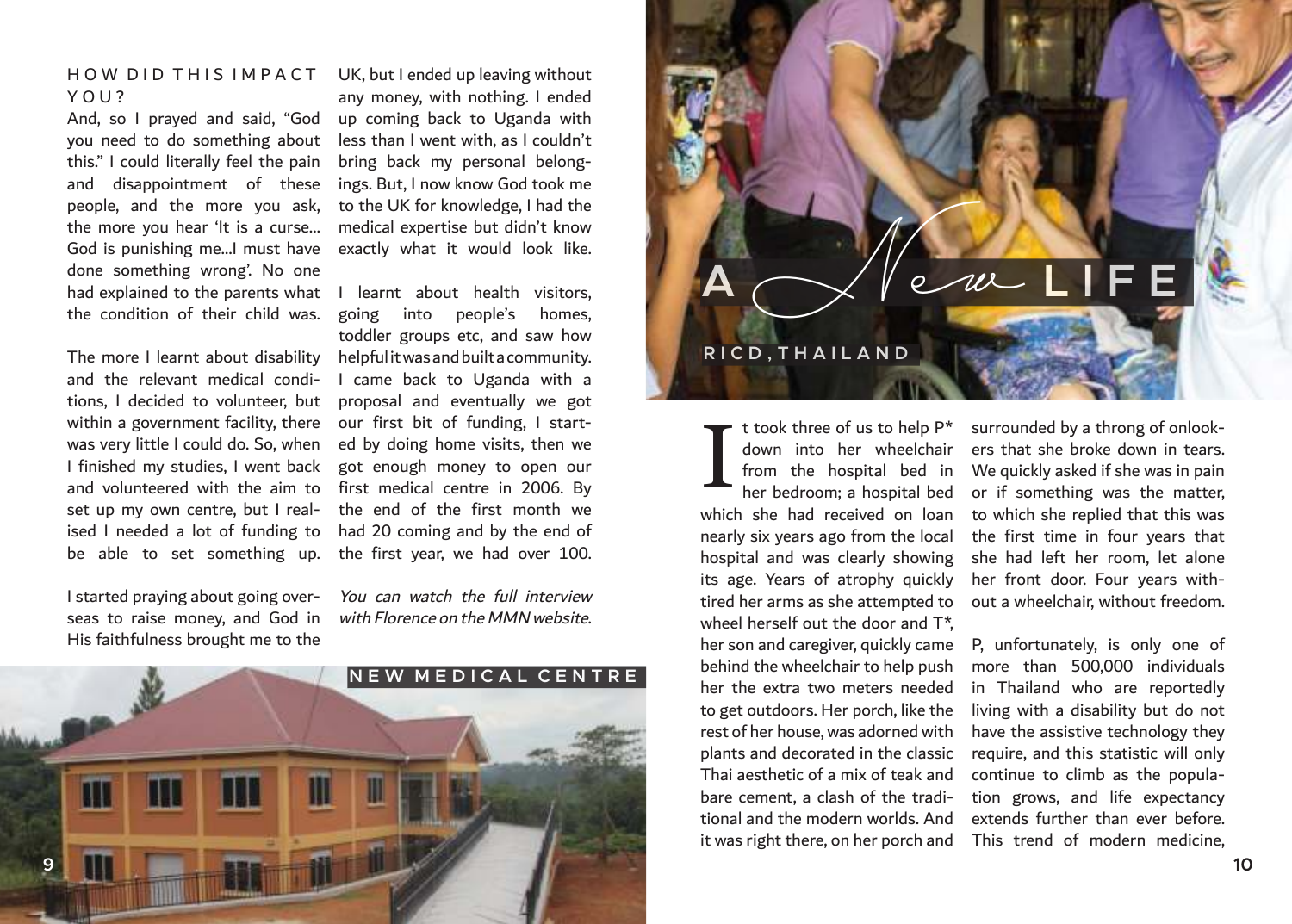single generation ago, is a triumph and nothing short of astounding. And yet, this does not negate the needs this has introduced, or the financial and logistical burden required to meet these needs, particularly in less-developed areas.

Sirindhorn in 2010, following the a fundamental right to receive. It was in 1999 that Douglas Tell was first introduced to this immense need. The following 20 years would see the RICD Wheelchair Project grow to an extent no one in those early days could ever have expected. Shortly after the inaugural shipment, the RICD Wheelchair Project was adopted by the elder sister of the former king of Thailand, Her Serene Highness Galyani Vadhana, which not only brought national recognition and respect, but paved the way for future shipments and distributions. This royal patronage later passed to Her Royal Highness Princess Maha Chakri tragic passing of HSH Galyani, and she has continued to preside over the project up until the present day.

Wheelchair Project stands as a closely together. This is not to Amid a severely fractured and faction-centric world.

allowing families to remain in- testament to what we are capable tact and mitigating the tragedies of through unity and collaborative experienced by parents, even a efforts. Every aspect of the work being carried out by the Wheelchair Project is made possible by a world-wide community of partners working together for the benefit of others. Equipment donors in Ireland, Germany, Japan, the US, and more, collect wheelchairs and other mobility aids which are no longer being used. Logistics partners provide the shipping containers and transportation for these to be brought over into Thailand. Other partners arrange ground transportation for these containers to be processed and stored in warehouse space provided for free. Even the RICD Wheelchair Project team is made up almost entirely of volunteers, some of whom have served with this project since its inception. All of this, and so much more behind the scenes, is done or provided for without payment in order that individuals, like P, are afforded access to the equipment they have

> One particular aspect that sets the Wheelchair Project apart from similarly driven initiatives, is its integration of sectors of the com-The munity which seldom work this

say that government, religious or force for good in their communities. philanthropic groups are hostile It is no wonder that the Wheeltoward one another, but have dif-chair Project continues to grow ferent motivators driving them. year-after-year, as it nears its However, this is not the case for the 100th shipment this coming year, Wheelchair Project. Local Christians are given a prominent place within the distribution events and seen as equal contributors, earning the validation and trust of the recipients and families being served. This allows the church to establish relationships with these individuals free from the apprehension Christianity is typically met with due to it being labeled a "foreign religion." Furthermore, because the gospel message is being shared by someone from the area, these relationships can be pursued and While it is impossible to curiosity has the opportunity to predict what the future holds blossom. This model has allowed for Thailand and the Wheelthe hope of Jesus Christ to be chair Project, what is clear is that shared to tens of thousands of our work is far from finished. people throughout Southeast Asia,

and demand for its services only grow along with its notoriety. To meet this demand, the Wheelchair Project is adopting a new strategy which focuses on leveraging its reputation throughout Thailand to train and establish new centers following the World Health Organisation's Wheelchair Service Training Package. This will provide outlets to not only provide more equipment, but also year-round service throughout the nation.

as well as promote the church as a \*name changed for security

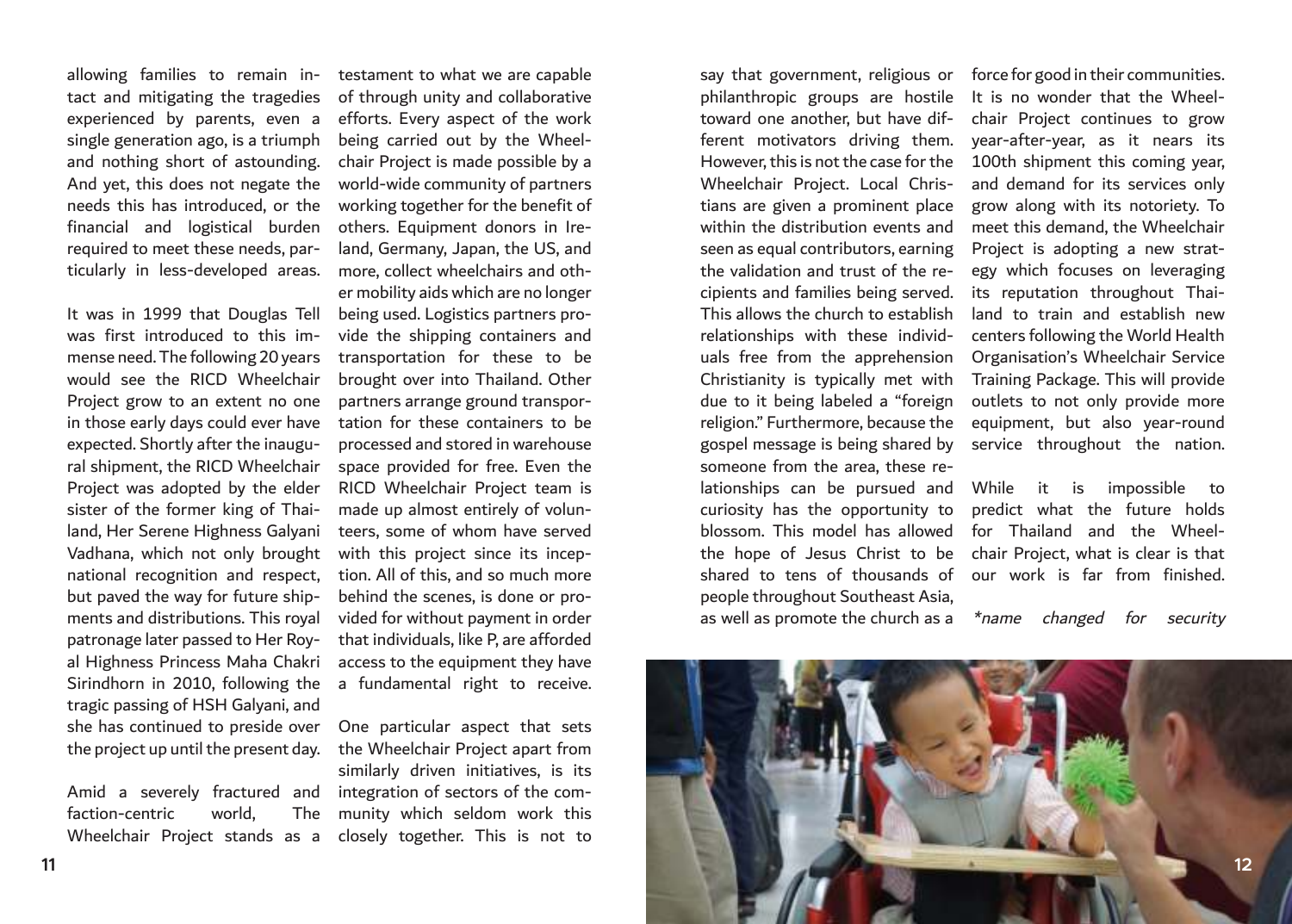### **H E L P I N G H A N D S M O Z A M B I Q U E EATHER PHILLIPS**

first visited Mozambique for a short trip while I was studying Occupational Therapy at the University of Ulster. While I was there, I saw first-hand the huge need among people with disabilities and the lack of understanding about disability in society and also in the church. I

I learned of the vision other missionaries had to reach out to these people and encourage and empower the local church in this ministry. I returned for a period of six months after I qualified to work alongside the local church in the early stages of Helping Hands. Since then, I have been challenged to serve

the Lord with Helping Hands for a longer period of time and use the skills I have learned from working in community paediatrics over the last few years. I re-joined the team in Mozambique in November 2019.

#### HELPING HANDS

Helping Hands is a compassionate outreach ministry which began in Maputo, Mozambique, with the vision to reach out to people with disabilities through both practical support and the good news of the gospel. The ministry is a partnership between One Mission Society and the local, Mozambican 'Living Word Evangelical Church'. We seek to see the local

to serve 'the least of these' (Matt. meet her needs which will great-25:40) in society, namely those ly help both Dina and her family. with disabilities, and in doing so share the gospel and be discipled On each visit we clearly explain in their walk with the Lord. This two pronged approach of evangelism and discipleship makes this a strategic ministry in terms of mis-

house-to-house visits, where we es in our understanding of Jesus. have heard of someone living with a disability who needs help. Pastor Carlos heard about a little girl called Dina\* living with a disability. She is the first contact we have in a new area and we had the joy of visiting her and the family at home. While listening to their story we learnt that Dina had been rejected by her mother apparently because of her disability and was cared for by her grandmother. Despite having no independent movement from the neck down, Dina lights up the room with her beautiful smile. Her postural needs were assessed, and it was difficult to think of what we could do to help her. After some thinking through the resources available, we took a couple of items to her home to see if she could tolerate the sitting position. We praise the Lord

church encouraged and equipped that He had just the right thing to

sion involvement in Mozambique. tunities we have had with Muslim The ministry largely consists of listen and discuss the differencwho we are and ask if we can pray with the family and share something of God's Word. We praise the Lord for some recent opporfamilies who have been open to

> As the ministry has grown a monthly parent support group was established where those with children with disabilities could come together with their children for peer support, a small breakfast, and a Bible study. While the adults have the opportunity to hear God's Word, the children also have time to learn about God in a multi-sensory way. Through song, activities and showing practical love to these precious children we pray that they would know something of the great love of God.

> Helping Hands seek to invest in those from the church who serve with this ministry so that they are better equipped to serve people with disabilities and grow in their walk with the Lord.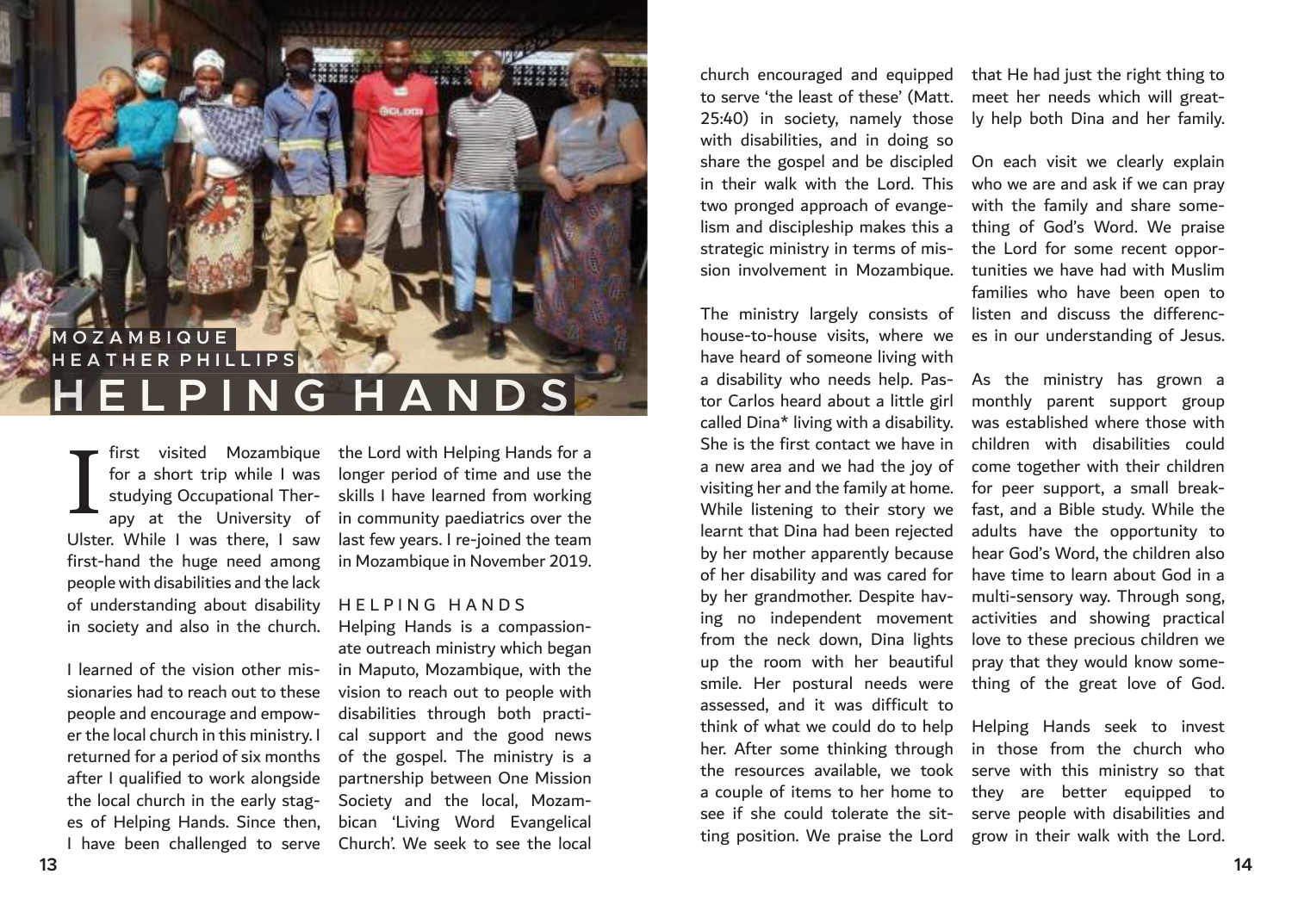share We pray that more believers... would  $\operatorname{\mathbf{grow}}$  in their ability to the gospel with others...

Agusto is a man in his thirties who lost a leg in a train accident when tribution. The workshop provides he was a child. Since his first encounter with Helping Hands he contact with those with disabilhas been attending church with ities in the local community as us, and is actively involved in visits they visit for wheelchair repairs. and bringing people with disabilities into contact with the gospel. Following a number of visits where we shared John 14:6 where Jesus says, "I am the way, the truth and the life, no one comes to the Father except by me". It was a joy to see Agusto share this verse and a portion of his testimony with one of his friends who also lost a leg in an accident. We pray that more believers from the local church would grow in their faith in Jesus and their ability to share the gospel with others as they serve in this ministry.

We are thankful that a workshop has been established in one of the communities providing employment for two local men who repair, adapt and assemble wheelchairs and walking aids. Last year we received a container of new wheelchairs from South America, shipped as boxed kits, which we assembled in the workshop. In addition, many more second-hand wheelchairs and postural supportive pieces of equipment have been shipped from Northern Ireland to

Mozambique for adaption and disgood opportunities to maintain

It is stating the obvious to say that there have been challenges over the past year due to the pandemic and we have been unable to continue with certain aspects of the ministry, such as the parents' groups and certain numbers of home visits. Please pray for vision and guidance as we move forward as a ministry both practically in terms of home visits, the workshop, parent groups and developing training for those serving in Helping Hands. Pray that we would also know God's leading and blessing as we seek evangelistic and discipleship opportunities as we serve with, and to, people with disabilities in Mozambique.

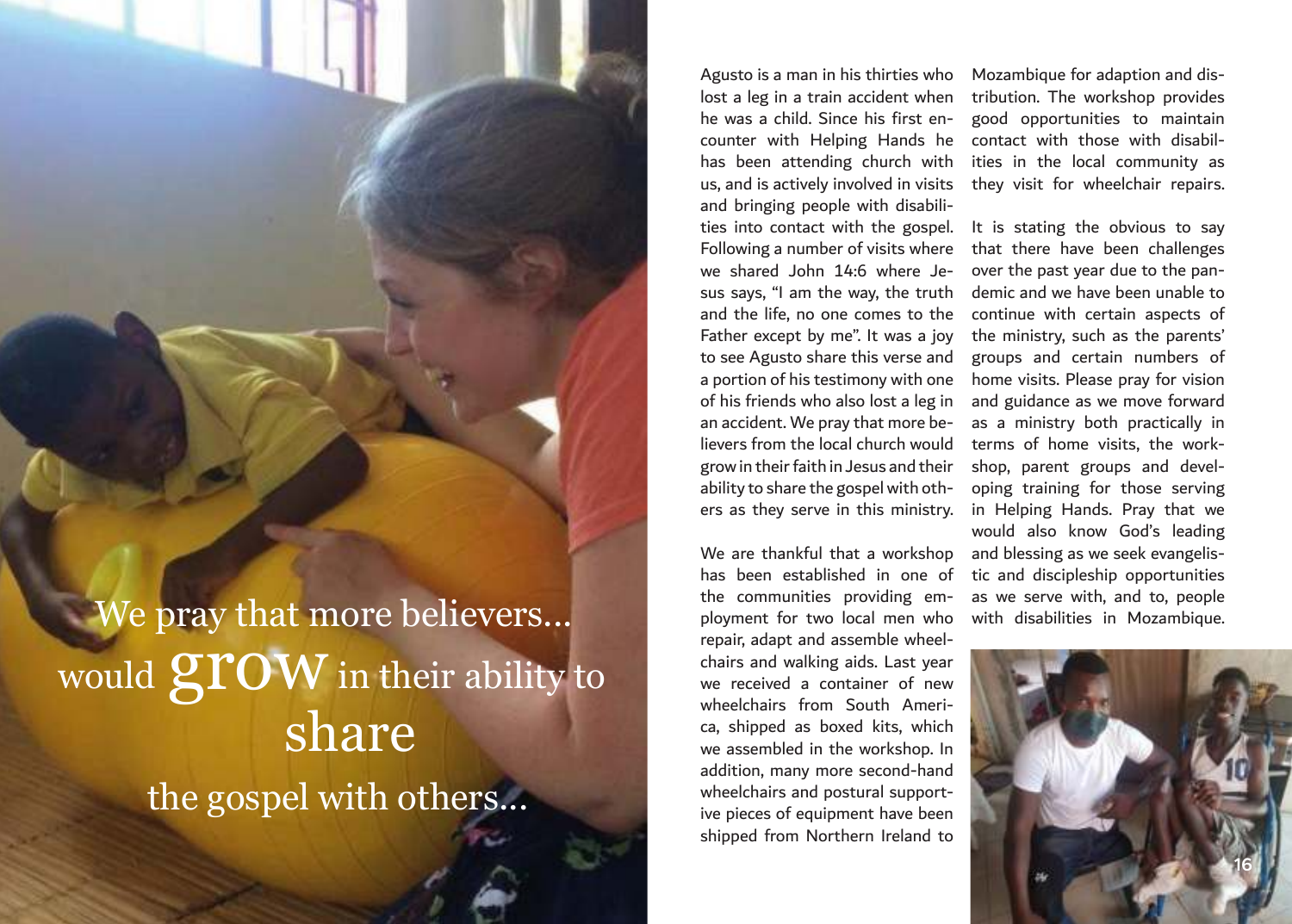# **G O I N G T H E E X T R A M I L E R U N A P E R U**

north of the country, near the border with Ecuador, for ten years. We work with people who have any kind of disability, whether intellectual or physical, genetic or acquired. Our aim in caring for the poor and marginalised is always to bring God's love to the people we encounter. The population of Montero village numbers around 2,000 and the at the local health centre. They 43 hamlets which lie scattered in the extensive hillsides around the village make the total population up to 6,179. The current number R

unaperu has been work-of people registered with a disabiling in Montero, a village ity with the local authority is 173. and rural district in the That's 3.6%, and therefore below the national figure. The population is declining, as younger people tend to leave for the cities in search of better prospects. When we first began, the local authority numbered the population at 11,500.

> Healthcare provision in the district is limited. Each year, a new doctor undertakes a placement need to do their rural practice year before being signed off as fully qualified. There is a dentist and a couple of midwives and nurses. The

nearest hospital is at least three not expected to contribute to famihours away and there are no local facilities for specialist treatment or rehabilitation. The same pattern exists in our neighbouring districts and it is for this reason that Runaperu treats many patients who travel into Montero for support. In our day centre, we offer physiotherapy initially to people with disabilities and then to anybody from the general population, requiring referrals and where possible, x-rays. Many of our disabled clients cannot access us and we visit them in their homes on a regular basis. Alongside physiotherapy, we teach life skills to a small group of young disabled people in our centre and on a programme of home visits. We are indebted to MMN for their support the hearts of most Monterinos. in enabling us to build our centre, situated in the heart of Montero town.

In our rural community, we battle a lack of understanding about healthcare for the population as a whole and a high level of ignorance about disability. Access for all but the fit and active can be limited, with many homes accessed only by steep, rocky paths. Ours is a traditional community where disabled people have been cared for in extended family groups, loved but

ly life, develop their own skills, or to participate in their society. Gradually, as news of changes in the law have filtered through to rural Peru, disability has become more visible. Runaperu has walked through the changing ideology with people – an example of God's wonderful timing! First, we needed to be patient while people got used to us and to overcome their deep suspicions of us, with our 'funny religion' that is not Roman Catholic. We work with the local Baptist Church. A spate of Down's syndrome births was attributed to us: 'they are spreading disability'. Educating people to new ways of thinking is a slow process, but it now seems that our loving consistency has established us in

There was ignorance too of people's rights under the law. On several occasions, we have been able to support people to get their National Identity Card, the first step towards claiming the benefits which are available to them. The local authority under the mayor is responsible for disseminating information and ensuring people get the help to which they are entitled. Our role is to partner with them and explain what is available to the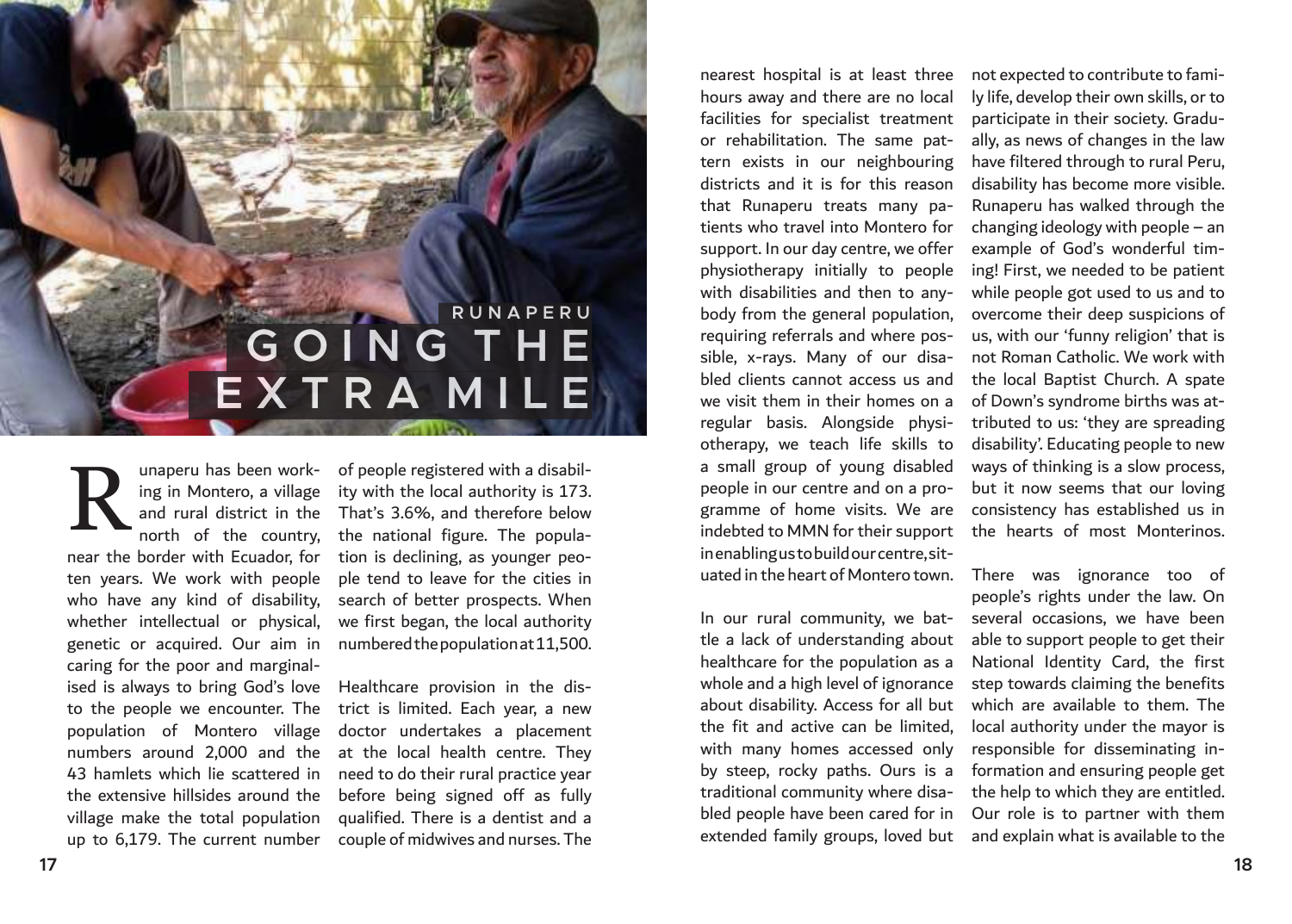

people we visit. To some extent, we help to fill the great gap between what the law sets out in an ideal world, and what the reality is on the hillsides of a rural community. We can advise those people who live in the more remote communities of the help that is available to them – for example, reduced rate gas cylinders for the rural poor.

We have been able to advise and support people in accessing medical services they have needed in the nearest cities. Perhaps paying fares for them to attend hospital for an epilepsy review, consultants' fees, or in some cases paying for their medication. It's one thing to have the right of access to services and healthcare insurance, but another thing to be able to pay the costs around the edges like city taxis and food, or even ongoing needs.

Where possible we have encour-

aged our young people to get into and stay in education. Physical access is a serious issue for Montero's young people, especially those who live in the hillsides around town. The roads within Montero town were re-laid in 2019 but getting into town is another matter. Schools in rural areas offer little provision for pupils with special needs. There are no classroom assistants, and little differentiation in lesson planning. In the larger cities, and especially Lima, there are a few special needs schools. Some, like the American-funded Ann Sullivan Centre in Lima, have first class facilities. As in healthcare, there is a gap between city facilities, which in any case are mainly available to the few who can afford to pay, and what is available in rural Peru.

A blind eye is turned towards children who, for one reason or another, cannot access education. One young man in Montero was excluded from school because of his epilepsy, learning disabilities and poor behaviour. After a couple of years working with him, helping him to control his outbursts and to develop his caring nature, we were able to persuade the school to take him back, on the understanding that we would come and get him if things became difficult; they never did. But after some months, school released him back to us a day a week so that he could gain the practical education that was so useful to him. Another of our young women has returned to secondary school in her late twenties. Employment prospects are limited in Montero. In the town itself, there are banks, cafe's, pharmacies, shops and building societies. Beyond the town, most people farm the land, selling any little surplus they are able to produce.

One of our centre staff has a disability. She was born with achondroplasia and was told she would



never be any good for anything, except for selling tamales on the streets. Her dream of being a nurse was impossible to realise: the workplace environment was not suitable for her. Years of very low-paid jobs offered by the township followed. She now runs our life-skills activities, using her compassion and deep experience of the stigma of disability to inform her work. Our dream going forward is to provide more opportunities for our young people to find outlets for their craftwork and their cookery skills. Nearby traders in the town love it when we make pizza, or pancakes!

We also need to start again, in a new area, the work of challenging long-established ideas about disability. Our aims are to bring both the application of Peru's own laws and the light of God's love into the situation. We want to do what we can to plug the gap between the ideals and the realities of the culture in rural Peru, to walk alongside people in their struggle and to bring Jesus to them. We are so thankful to MMN for the support it has offered to us, and indeed to the churches and individual donors who have taken us to their hearts.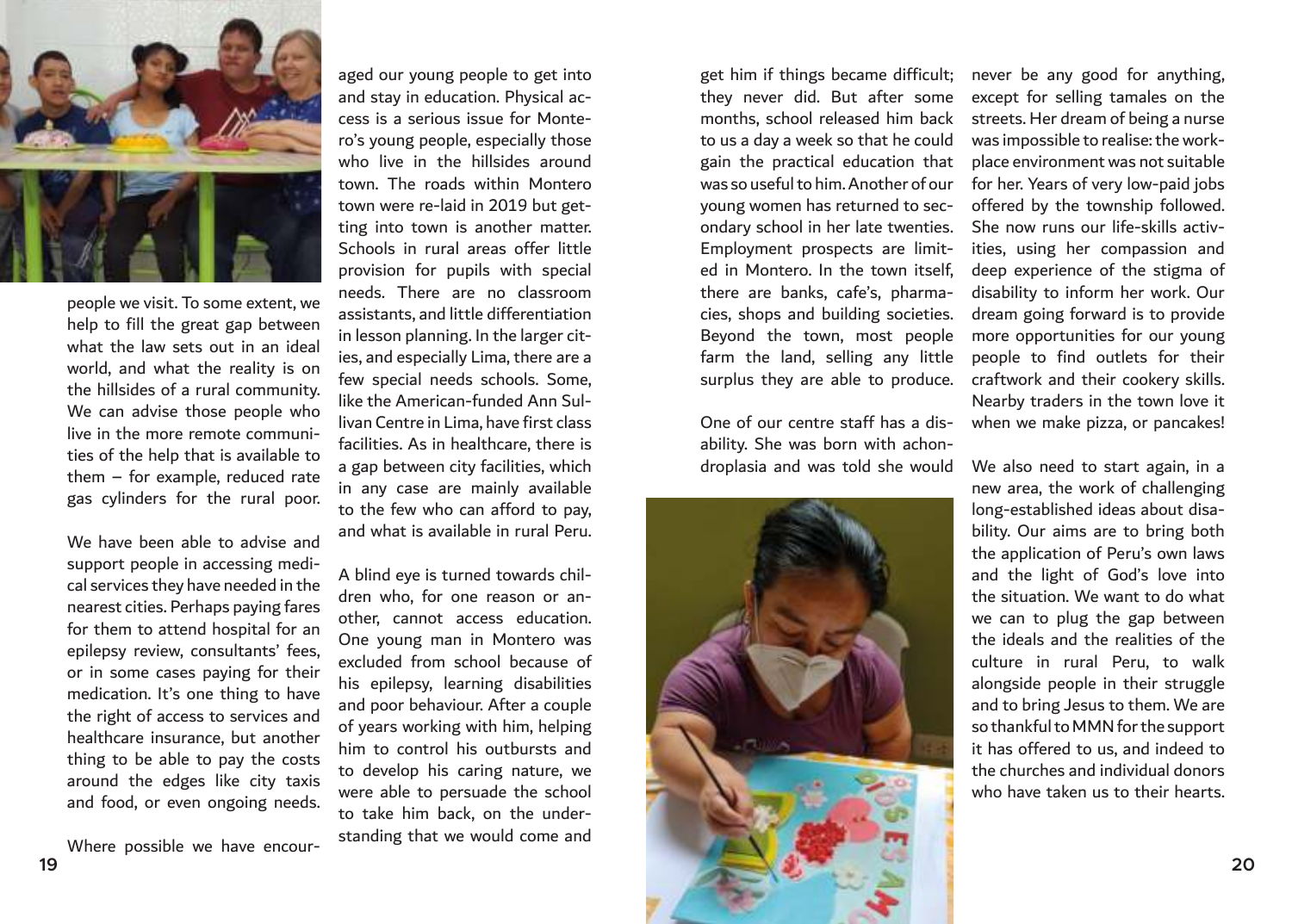# **L O V E D & A C C E P T E D B R E A D L I N E D I A C A S T E R**

country. I have worked with disability is known about before people with disabilities through-birth, or to leave their baby in an out my life, and I am particularly institution once they are born. passionate about the ministries Antonina and Petru accepted their that our partners have, to support these vulnerable people. many mothers who choose to I

the Moldova Charity Mission for children with disabilities and their families in Straseni, central State-support-averages €60 per Moldova. They understand the month for these mothers, which challenges faced by these families is very little especially when there as their son, Petru-Marius, has are older children involved.

work for Breadline, a Down's syndrome and autism. Discharity which supports ability is considered a stigma in various projects in Mol-Moldova. Mothers are often dova, Europe's poorest advised to have an abortion if the Petru and Antonina Chirica run tunate. They face abandonment child as a gift from God, but keep their babies are not so forand need to raise the child alone.

Mothers have no choice but to work. prioritising those whose mothers Without an income, they cannot needed to work. They can accombuy food or pay the inevitable modate 12 children aged between medical bills. In the absence of 3 and 16. These children receive childcare, this often means they a daily hot meal, can shower and have no choice but to lock their chil-have their clothes washed, as many dren home alone while they work. families have no running water This dilemma does not improve and are reliant on communal wells. once the child reaches school They are also educated by Lilia, a age. Moldova ratified the United speech and language therapist Nations Convention on the Rights (SALT). In addition, they socialof Persons with Disabilities in ise and make friends. They are 2010, and advocates for equality listened to and told that they are and inclusion. Schools are loved and valued. It has been a expected to accommodate children privilege for me to watch these with additional needs, yet few are children equipped to do so. Many chil-over the years into hapdren cannot attend school. Some py, confident young people. are unable to physically enter the However, they now face a new building as there is no level challenge. Some of the children access for those with mobility have recently turned 16 and it has problems. The training or resources been heartbreaking for the necessary for teachers to support Chiricas to tell them they can children with specialised needs, no longer attend the centre. such as a learning difficulty or complex health issue, are limited and expensive to source. the home situations have not Consequently, these families live changed, as their mothers still go isolated lives, especially in the to work. The activities they have villages where access to healthcare and therapies are scarce or isation, the fun and the learning non-existent.

opened their day centre for chil-

be transformed

The Moldova Charity Mission lose the skills they had learnt, dren with disabilities in 2008, depressed. One young girl with is no surprise that enjoyed at the centre, the socialhas stopped. They are back to being home alone. They soon become withdrawn and even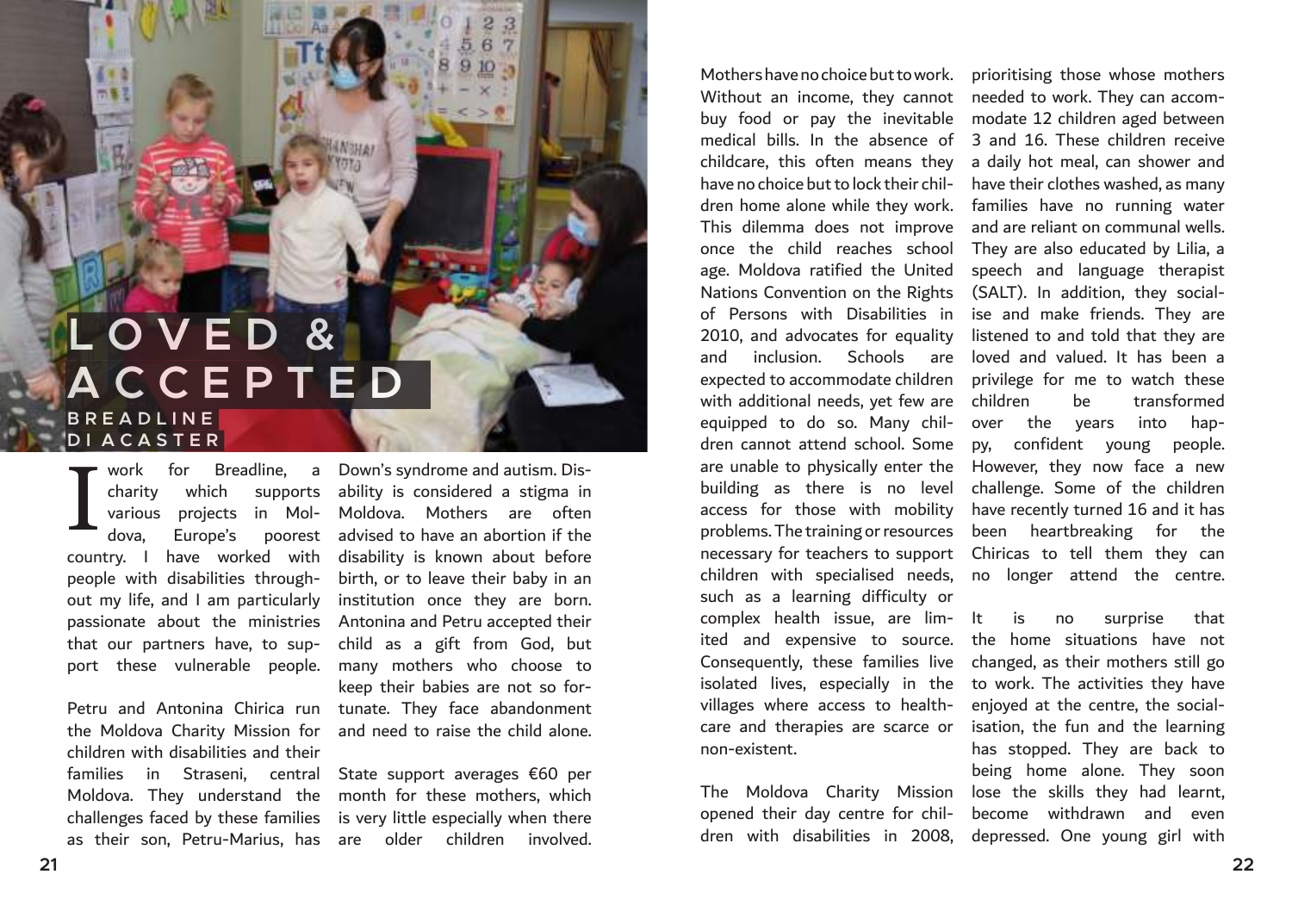cerebral palsy told them that if she could not attend the centre she would rather die; life had nothing for her! The Chirica's vision is to build a new centre to provide a service for young people from the ages of three, all the way up to 30. They have purchased an abandoned laundry in Straseni to renovate. It is an ambitious project, but one they believe God has put on their hearts. They want it to become a centre of excellence for children and young people with disabilities, providing additional therapies, work experience opportunities and an education centre for families and healthcare professionals. The centre will allow them to better understand the needs and potential of those with disabilities and to facilitate their inclusion in society.

Our partners from Dancu Baptist Church, near the Romanian border, began the Hope Club for children with disabilities and their families seven years ago. The children and their parents meet to play games, make friends, share food, do craft and have fun! It has transformed the lives of these families. One mother told me this



"I thought I was living in an evil world until I came here. I went home with tears in my eyes. For the first time I felt that my daughter and I were loved and accepted. This group has changed my world."

Tania Grigoret, Director of the local kindergarten, and teacher Tania Talmaci, are at the forefront of this ministry. In recent years, professionals from the UK, have shared their knowledge and skills with these women, particularly SALT Sharon Rose. SALT in Moldova traditionally concentrates on verbal communication. Assisting communication using pictures, symbols or signs is a relatively

side Tania and Tania, teaching group activities, training and them how to assess children and support for parents. This centre implement individualised pro-will enable families from Dangrammes to help their communi-cu and surrounding villages to cation. These women have a close relationship with the headmistress and teachers at the local otherwise be unable to do, as the school, and are now providing the nearest centres are 84km away in training and resources they Chisinau. need to become more inclusive. They are also working with the Both the Charity Mission and parents and staff of the children those involved in the Hope Club attending the kindergarten in the in Dancu are driven by their desire same way. This connection with the community enables the team to identify children who might their families, that have been so benefit from further support by marginalised by society. They attending the Hope Club.

The club meets in the church's and equip them to live their lives community centre, but they want to their full, God given potena space of their own. This year tial. Their vision, passion and our partners will begin building determination to serve the Lord in an extension to the centre, creat-this way is steadfast. Please pray ing a SALT room, sensory room, for them, that with God's help

new concept. Sharon works along-sible bathroom, and a space for specialist therapies and support which they would

physiotherapy room, an acces-their vision can become a reality. to demonstrate the love of God to children with disabilities and believe they are called not to simply look after them but to enable

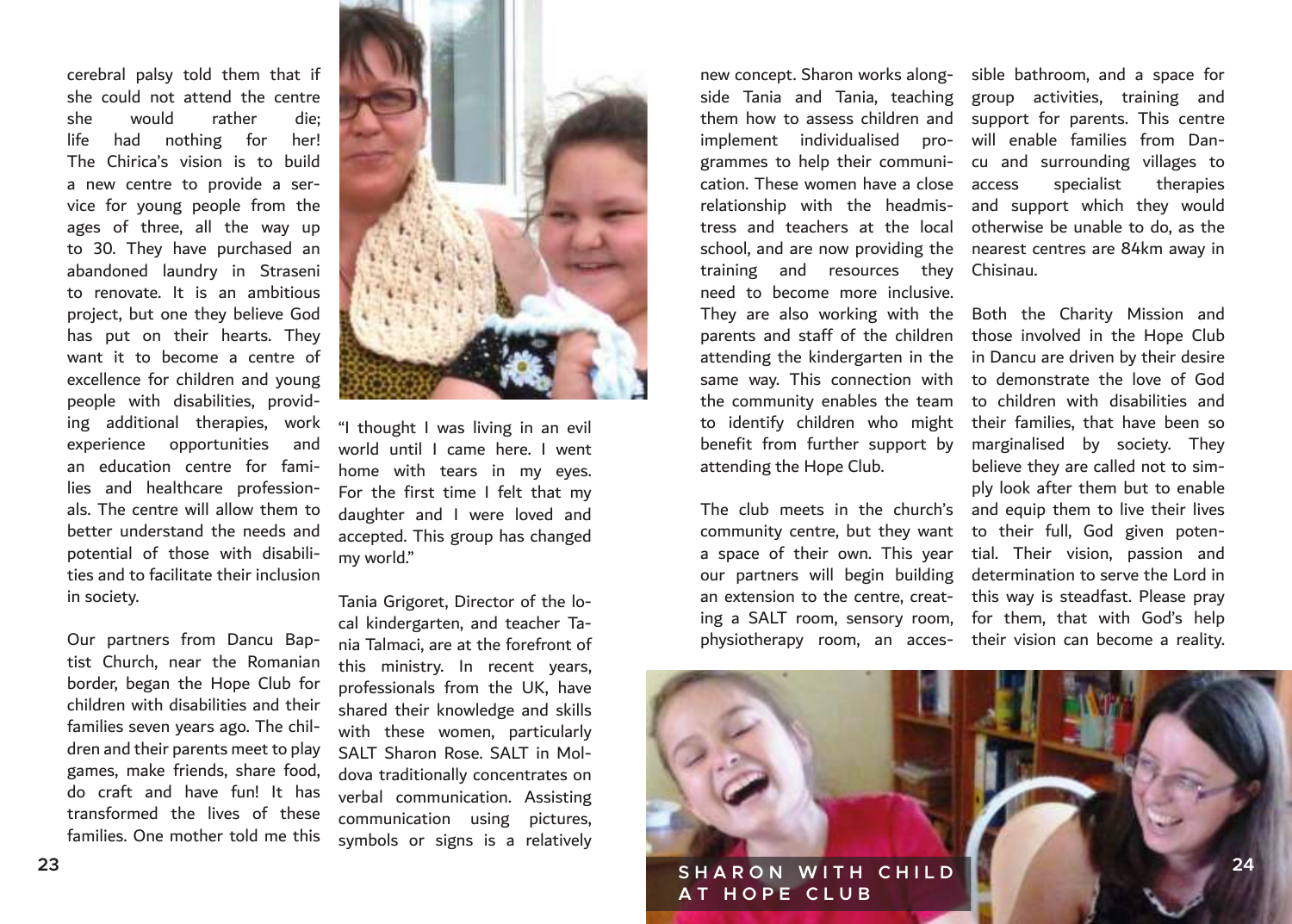#### **C H I L D A I D T O E A S T E R N E U R O P E**

### What do you do?

We aim to bring hope and relief to socially vulnerable children and their families living with disabilities through the provision of medical, educational, spiritual and social care. We are working with partners in Ukraine, Moldova and Belarus who are providing freeindividual medical evaluation,

to-access services including free orthopaedic and cardiac operaassessment and establishment of multi-disciplinary rehabilitation programmes and arrangement of tions.

## How do you do it?

country's foremost optimise the child's potential for such time as a much larger purfuture development of their bodies.



In Moldova, our partner is the In Ukraine, we are about to open a profit paediatric rehabilitation cen-of a Baptist church in Makariv. The tre, the Tony Hawks Centre. What Little Lighthouse will also provide is so successful about the centre's a range of rehabilitation services approach is that it combines reha-in a region of 70,000 people where bilitation and parental education, no such services exist except for which promotes a child's integra-a 7-hour round trip commute to tion into society. The aim is to the capital. This will operate until not-for- brand new centre in the basement pose-built rehabilitation, children's and community centre is built on nearby land we have purchased.

> Meanwhile in Belarus, our partners offer an essential day care centre for 62 young people with learning difficulties, enabling parents and guardians to keep working.

The vision is to change community attitudes, contribute towards positive changes in government policy, and to bring lasting change to the

**P <sup>R</sup> <sup>O</sup> <sup>J</sup> <sup>E</sup> <sup>C</sup> <sup>T</sup>**

**<sup>F</sup> <sup>O</sup> <sup>C</sup> <sup>U</sup> <sup>S</sup>**

20 years ago, was written off by the State as never being able to

lives of children and their families.

### What are some of your biggest challenges?

Staffing the Tony Hawks Centre are hard to source and expensive, has always been a major issue as few trained and qualified healthcare practitioners in Moldova are second-hand items in the UK but attracted to working with disabled children. Equipment such as usable wheelchairs and mobility items

although we now have access to considerable volumes of quality the challenges are to find low cost storage facilities and to fund the logistics and cost of shipping.

How can we be praying?

for qualified therapists to be able port much needed rehabilitation and willing to join us, especially in and mobility equipment. For the Moldova, and a doctor to succeed local community in Makariv to the founder and director at the be open and supportive and for Tony Hawks Centre. Pray also for early break-through in rehabilitaan answer to how to store in the tion treatments.

Our greatest prayer request is south of England and then trans-

# What impact have you had?

Children such as Maxim, who, truth of the Gospel that God sees walk, and so worthless within society. Today, thanks to the care of the dedicated Tony Hawks Centre team, he can walk, has lots of able-bodied friends and is working and contributing to society. At Little Lighthouse, the children will receive not just life-transforming therapies, but during special services and home visits, hear the us all as His children and that "we love because He first loved us".